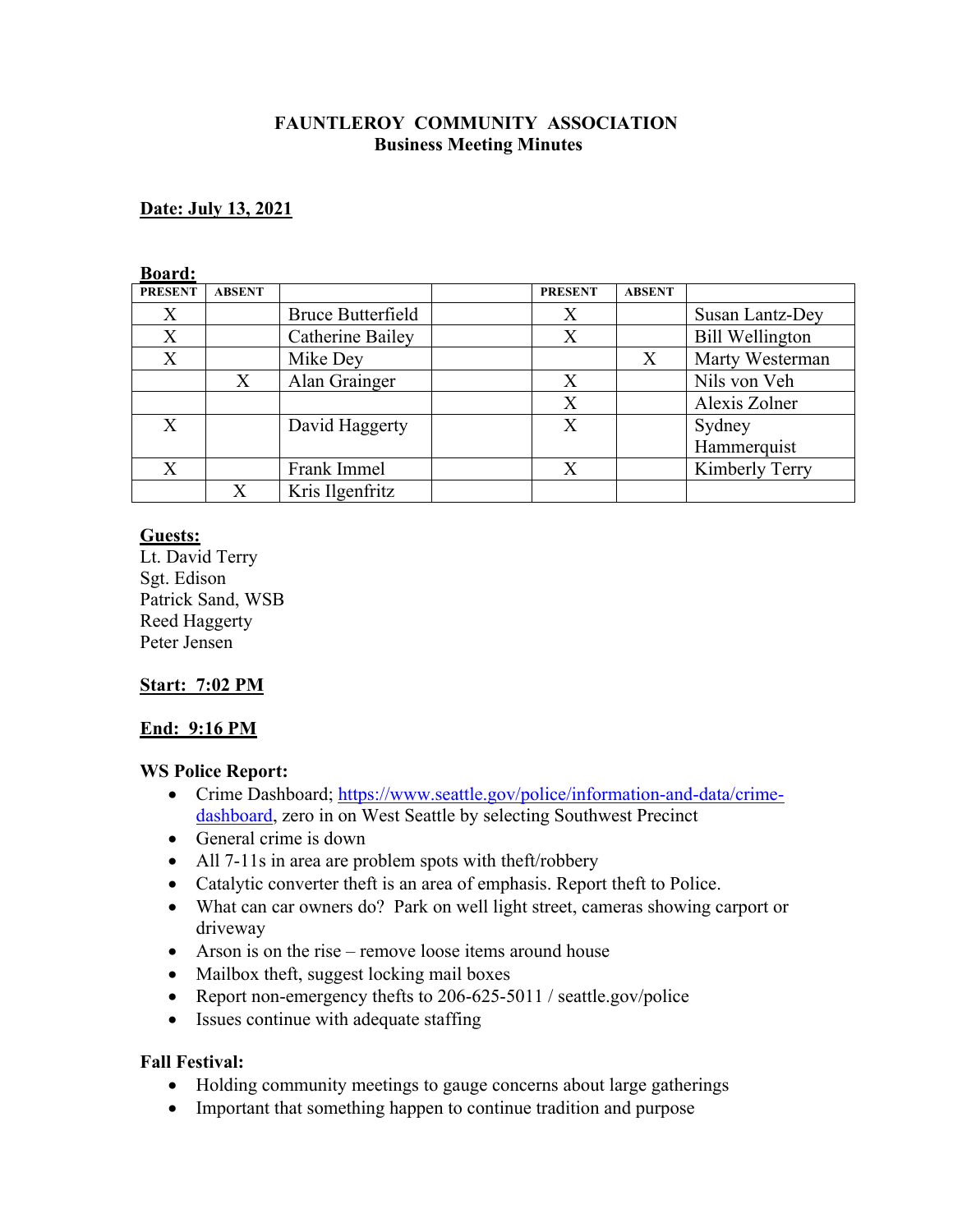- Fundraising challenges; Joe's, passport style meal idea, triangle restaurants
- Thinking drive-thru type event (still working on details)
- Committee is down to four members, if interested contact Reed

### **Ferries:**

- First CAG meeting was held, publishing list of members, no contact info
- Question of how community can provide input
- How can community view meeting transcript or recording
- Ferry system is stretched very thin, expect service reductions
- Challenges with adequate staffing and showing up to work

## **Membership Report:**

- Committee members: Sydney Amanda Kimberly
- Roles:
	- o Individual Members Sydney
		- o Business Amanda
		- o New Neighbors packets –Sydney / Amanda
		- o Events Kimberly
		- o Budgeting Sydney
- $$2 $3K$  budgeted for 2021 Membership development, target  $$1,800$
- Membership communication shift toward email
- Goal is to retain existing membership while adding new members
- Hope to be able to hand out new neighbor packets in the future
- Continue with pop-up events to highlight association and what we do
- Business members celebrate their participation, stickers, sign update info on web site, and social media

#### **Finances:**

- Need 152 households to balance books, business membership is strong, had planned to carry over and not charge for 2021 (Covid) but many are still paying
- Unanticipated expense ahead include possible ferry dock issues
- Currently the actual budget is projected to be \$3,786 short for the year.
- Review budget and make suggestions on how to stem loss
- Reviewing what would need to come from reserves to cover loss

## **FCA Logo Stickers:**

- How add sign into planters
- Any other uses / locations reach out to Catherine

## **Speed and crosswalk signs:**

• Share with 'night out' groups for installation in neighborhoods

## **Car Prowl Issue:**

• Have not received car placards from SPD. Mike will inquire.